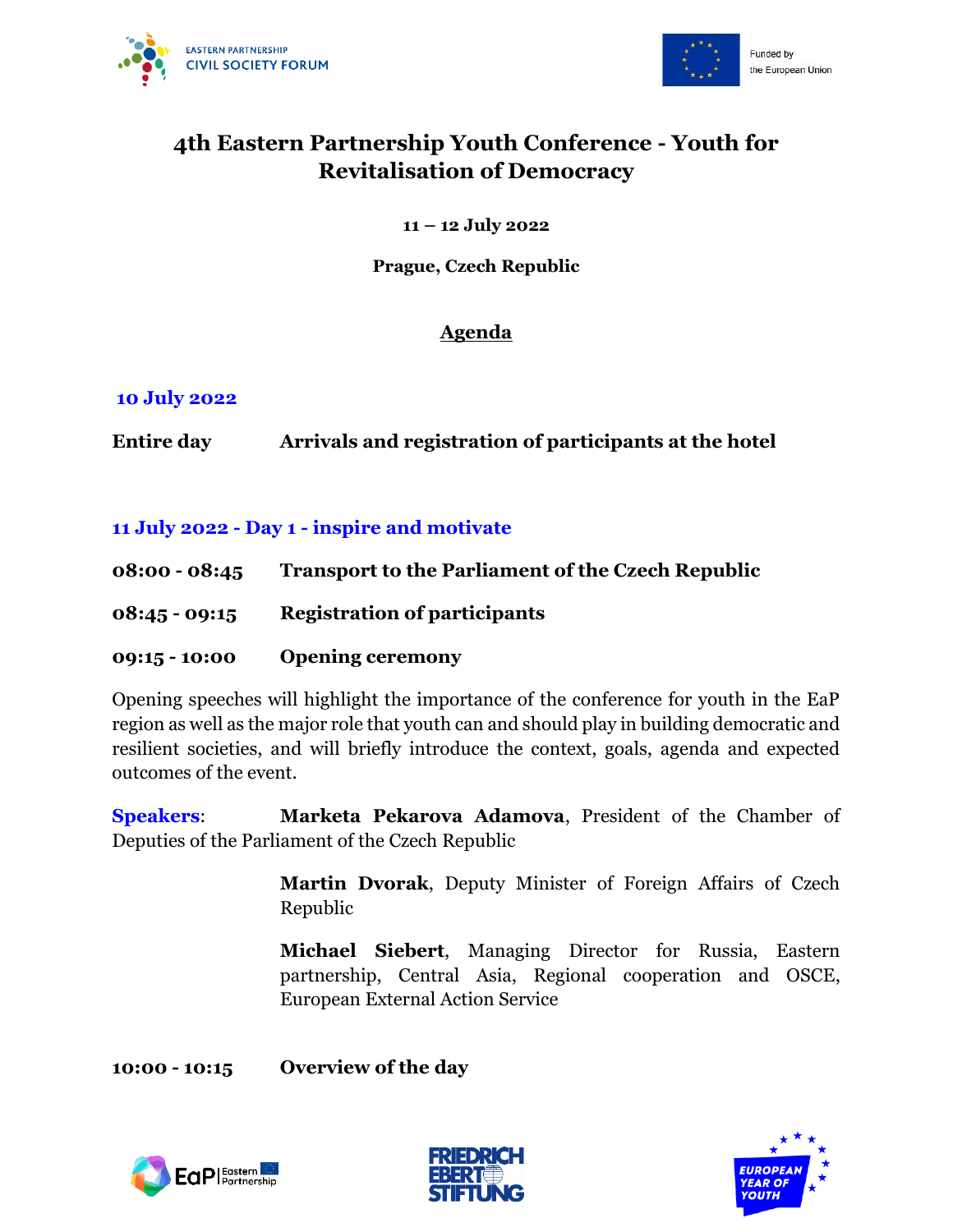



# **10:15 - 12:00 First Panel - Shrinking Civic Spaces: recommendations for ensuring a safe and enabling environment for youth participation**

The civil society in the EaP region continues to face challenges that threaten its existence and fundamental principles. According to international reports from Amnesty International, CIVICUS, International Institute for Democracy and Electoral Assistance, there is increasingly limited democratic space and influence for civil society, with restrictions in terms of legal and regulatory frameworks, and violence against human rights activists calling for transparency, freedom, equality, and justice. CIVICUS' 2019 report- People Power Under Attack - stated that youth were one of the five groups most commonly exposed to assaults on fundamental freedoms in civic space; the conclusions of the 2019 report were found to be consistent also in 2020. Of particular concern, in the EaP region, are Belarus - where the regime's liquidation campaign against civil society organisations and activists fully excluded young people from any decision-making processes, confronted them with unprecedented pressure, and led to more than 400 political prisoners among youth activists - and Azerbaijan where authorities are mired in systemic corruption, political opposition is persecuted, and civil society is infringed. Even in the associated countries and Armenia, the civic space has considerably shrunk following democratic backsliding triggered by cumbersome reform implementation in the sectors of judicial independence, anti-corruption and the rule of law.

Against this backdrop, the panel will discuss the implications of shrinking civic space for youth activists and human rights defenders, the main barriers and threats to young people's participation (e.g. political, legal, financial, etc.) and possible ways to overcome them, the main vulnerable groups within youth groups, and, most importantly, will present recommendations for ensuring safer and more enabling civic spaces for youth addressing a wide range of stakeholders (youth, international and regional organizations, donors, social media and tech companies, etc.)

**Speakers**: **Valeriu Dragalin**, President, European Democracy Youth Network, Slovakia

> **Alexandra Kirby**, Senior Programme Manager, European Endowment for Democracy

> **Peter Varga**, Senior Regional Coordinator Europe, Open Government Partnership

> **Marharyta Vorykhava**, Chairperson, Belarusian National Youth Council RADA





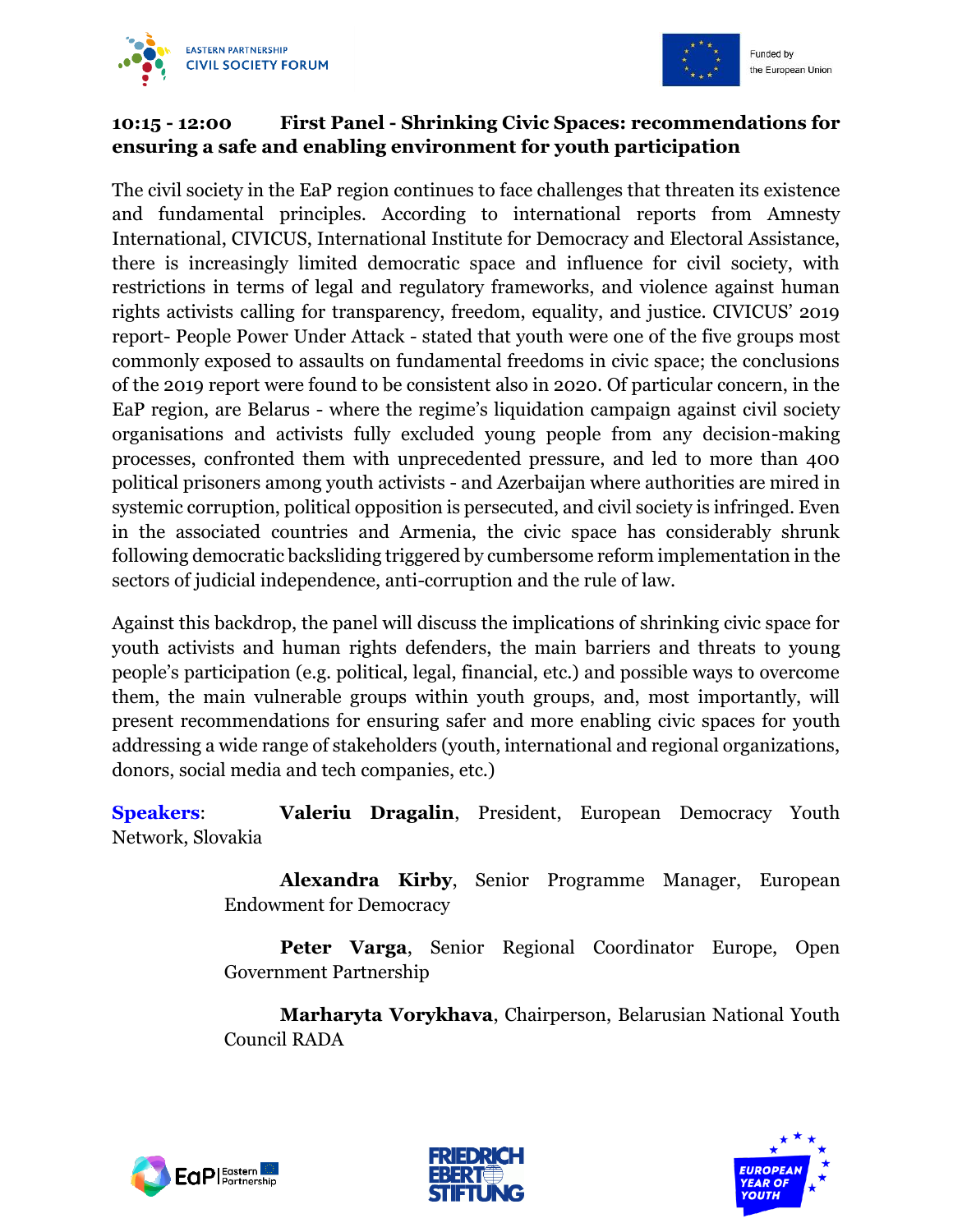



**Alyona Romanyuk**, Founder of the fact-checking project "NotaEnota"

| $12:00 - 13:15$              | Lunch                                                       |
|------------------------------|-------------------------------------------------------------|
| $13:15 - 14:00$              | <b>Transport back to conference hall</b>                    |
| $14:00 - 15:30$<br>of crises | Second Panel - Youth as a driving force for change in times |

This panel will address several aspects related to youth leadership in times of crises: actions during the COVID-19 pandemic, resilience-building, peacebuilding.

The potential of youth to contribute to peace processes was recognised by the United Nations Security Council in 2015 through the adoption of Resolution 2250, which included a commitment to ensuring the participation of young people in conflict prevention and resolution, violence prevention, and the promotion of social cohesion. Resolution 2535, adopted in 2020, reiterated the role of youth in preventing and resolving conflict, as well as in building and maintaining peace, encouraging Member States to include young people in decision-making processes across these areas. Despite these steps, the important role that young people can play in peace processes is often underacknowledged. Therefore, the panel aims to raise awareness about the major contribution that youth can have to peace processes by discussing their potential roles in achieving sustainable peace, main challenges to their inclusion in peacebuilding and ways to overcome them, effective tools for ensuring meaningful youth participation in all the stages of the peacebuilding programming, and concrete steps for youth-inclusive peace processes, and how to cultivate a culture of tolerance.

**Speakers: Petra Gombalova Kyslingerova**, Head of Division, Regional Eastern Partnership, Regional Cooperation, and OSCE, EEAS

**Denys Ganzha**, Founder of Public Diplomacy Platform, EDYN Ukraine Ambassador, Member of the Youth Affairs Council under the President of Ukraine

**Christiana Xenofontos**, Board member, European Youth Forum

**Aleksander Lapko**, Executive Director, Belarusian Youth Hub

**Mariana Turcan**, Advisor on Youth to the Prime Minister of Republic of Moldova





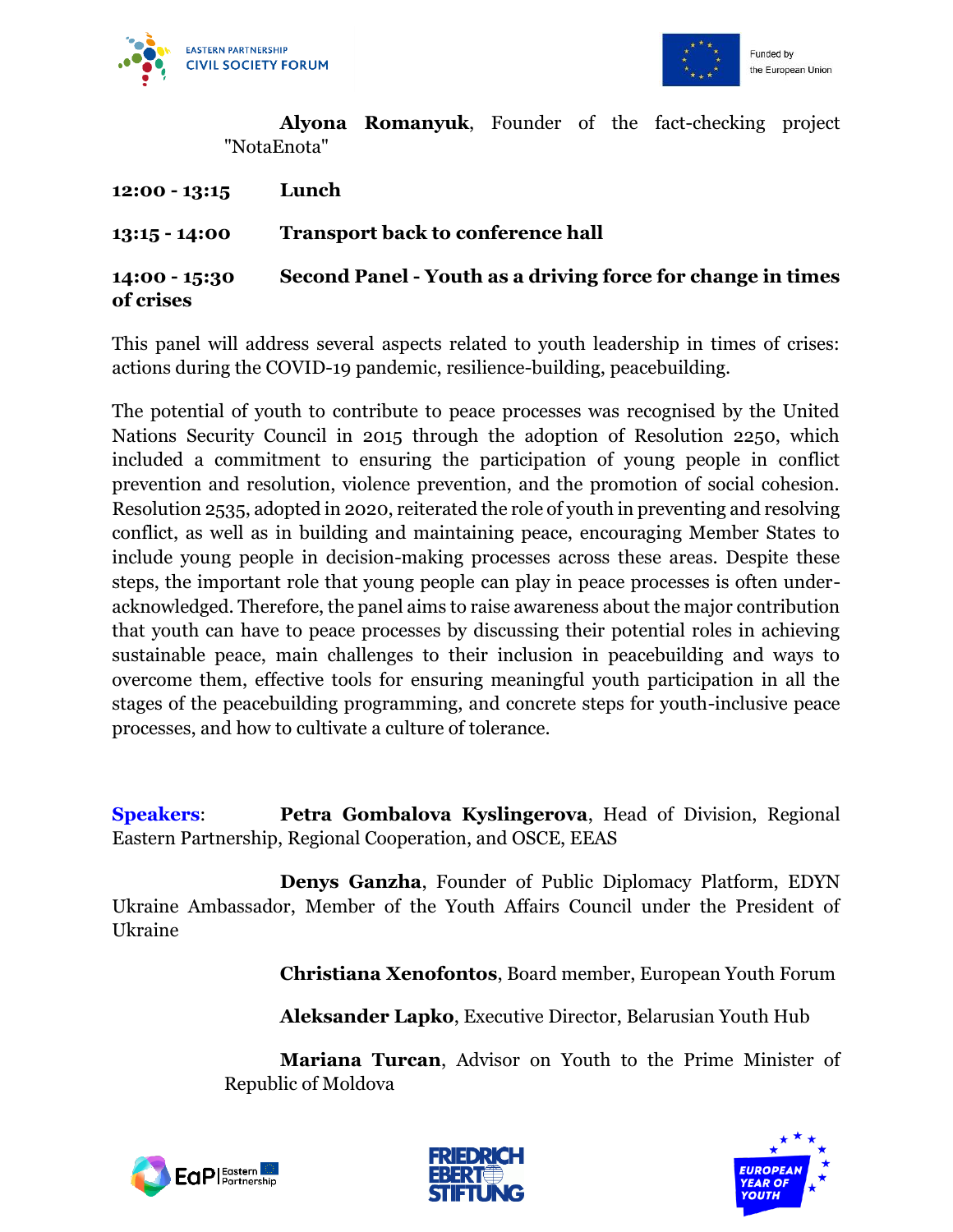



#### **15:30 - 15:45 Coffee break**

#### **15:45 - 18:00 Field trips / fair**

Field trips to local organisations in Prague will be a welcome change to the conference dynamics, and also an opportunity to tap into the host city's pool of projects addressing youth for democracy and resilience. Participants have the chance to discover best practices, to visit project sites, to interact with project implementers, and even to identify potential partners for their projects in the field.

#### **18:00 - 18:30 Free time**

**18:00 - 20:00 Networking dinner**

#### **12 July 2022 - Day 2 - train and empower**

#### **09:00 - 09:05 Opening and overview of the day**

### **09:05 - 10:30 Creative ways to reach, educate and foster the participation of EaP youth in building democratic and resilient societies - best practices and youth stories**

Parallel best practice sessions are held based on the projects selected through an open call for participation to EaP CSF members, EaP/EU organisations in general, as well as based on review of specialised publications, databases and recommendations of European organisations and institutions active in the field of youth (e.g., Eastern European Network for Citizenship Education, European Youth Forum, EU-CoE Youth Partnership Office, etc.)

Best practices involve partners from different fields (civil society organisations, educational institutions, public authorities, mass media, etc.) in order to ensure a balanced perspective and a collaborative approach to educating youth for democracy and resilience-building.

**Project presentations** are grouped under four clusters in accordance with the main thematic pillars of the conference:

I. Youth Take the Floor: Innovative Tools for Engaging Young People in Decision-Making

The session will allow participants to become familiar with tools that have been successfully used through projects across Europe for actively and meaningfully involving youth in decision-making at local, national, regional levels. A special emphasis will be put





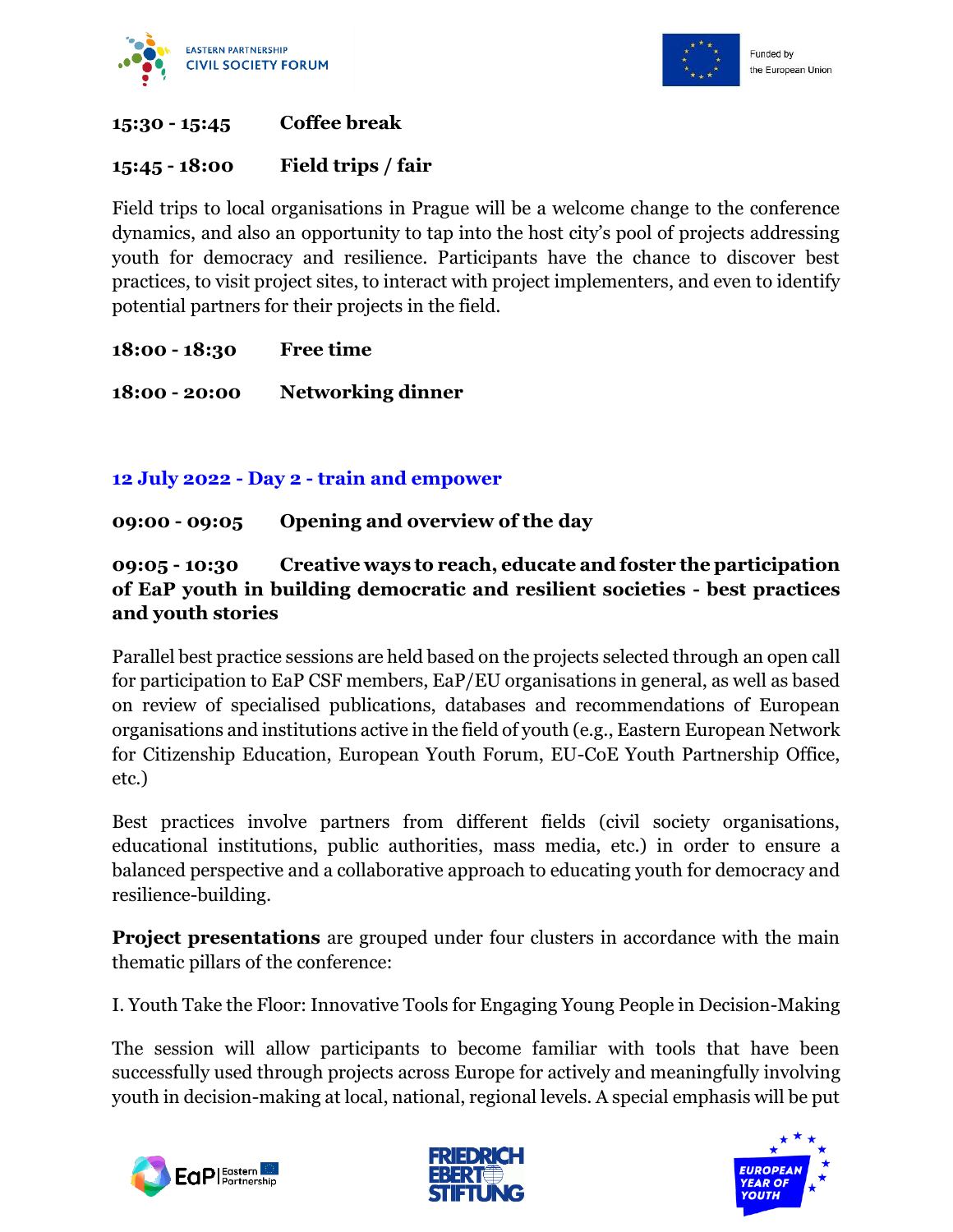



on projects that have managed to reach out to and effectively engage youth with fewer opportunities.

II. Youth Leaders for Community Development

The session will introduce participants to best practices showcasing youth-led solutions for more democratic and resilient communities. A special emphasis will be put on projects promoting education for democratic citizenship and human rights as a means for thriving democracies and on projects promoting a gender-sensitive approach to leadership.

III. Youth and Peacebuilding: Key Insights and Lessons from Youth Engaged in Peace Processes

The session will bring to the forefront projects that have successfully raised awareness about the major role that youth can play in peace processes, and that have taken concrete steps for their inclusion in peacebuilding.

IV. Youth Online: Building Media Literacy among youth - digital tools for democracy

The session will showcase initiatives that have helped youth to improve their media literacy.

**10:30 - 10:45 Coffee break**

# **10:45 - 12:15 Parallel capacity building workshops**

I. Unlocking Potential in Youth-Inclusive Peacebuilding

The workshop enables participants to better understand the needs, challenges and potential of young people in peacebuilding, as well as to explore possible entry points for their active involvement in peace processes. The session will enhance participants' basic skills that are essential for their successful contribution to peacebuilding, and will also provide them with ideas for youth empowerment strategies.

II. Learn to Discern: Tips and Strategies for Spotting and Countering Fake News and Disinformation

The workshop will enhance the capacity of youth organizations in their support for young people to interpret, analyse, and combat fake news, and will provide participants with a practical toolkit that they can use in their activities.

III. The Power of Youth Leadership in Advancing Young People's Access to Rights





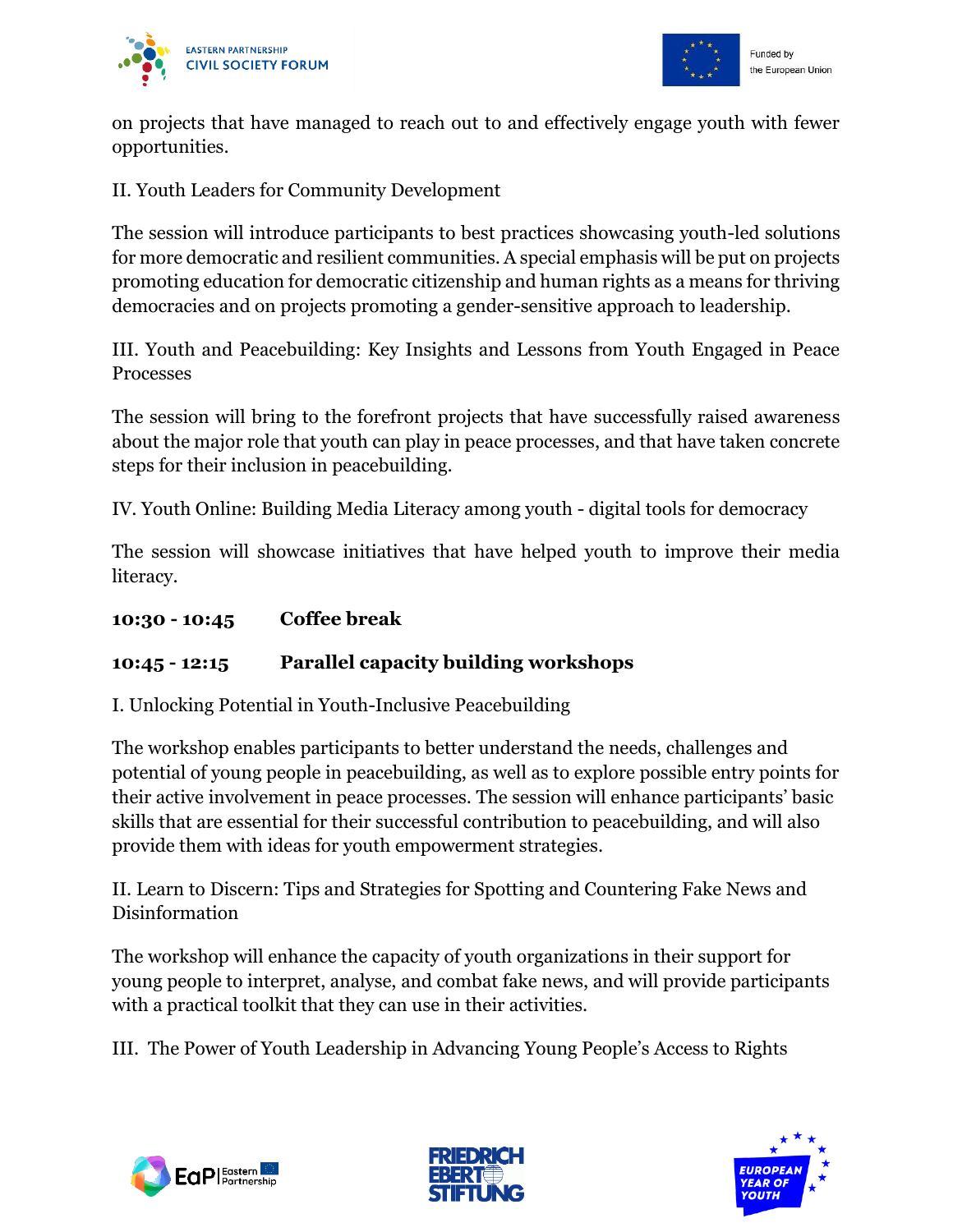



Youth have the passion, energy and creativity to challenge entrenched patterns of exclusion and injustice and are uniquely placed to bring positive change in society. The workshop will introduce participants to concrete strategies and tools that youth leaders can use for successfully advocating for the participation of young people at the highest levels of decision-making.

IV. Funding available to EaP Youth for Designing and Implementing Projects on Democracy and Resilience

The workshop will discuss the main donors and funding programs available for designing and implementing youth projects in the EaP region, aimed at building democratic and resilient societies, as well tips for improving the quality of project applications.

# **12:15 - 13:30 Lunch**

## **13:30 - 15:00 World Café "What works in educating youth in the EaP region for active engagement in building resilient societies?"**

For this session, the World Café method will be used. Several major questions are asked, and a corresponding number of groups of participants are set up and seated at café-style tables. Participants put down their ideas on tablecloths or placemats in the center of the table. One person remains at the table as a "table host" to welcome a new set of participants whereas the others travel to other tables, carrying key ideas, themes and questions into their new conversations. At the end, table hosts present their reports from the World-Café Groups.

The ultimate goal of the session is to draft a recommendation paper for Creative Education and Engagement of EaP Youth in Building Resilient Communities. The recommendation paper aims to address decision makers on local and national levels in the EaP to improve mechanisms of youth engagement, and will be shared with all EaP CSF members and stakeholders following the event.

# **15:00 - 15:15 Coffee break**

# **15:15 - 16:45 Revitalisation of Democracy Lab - Developing a joint statement with recommendations from the Youth Conference**

The session will invite participants to work together for elaborating a Statement of the Youth Conference on the situation of democracy and human rights in the EaP region, and will build on the conclusions of the  $5<sup>th</sup>$  Eastern Partnership Youth Forum organised under the auspices of the Slovenian Presidency of the Council of the EU in November 2021. The